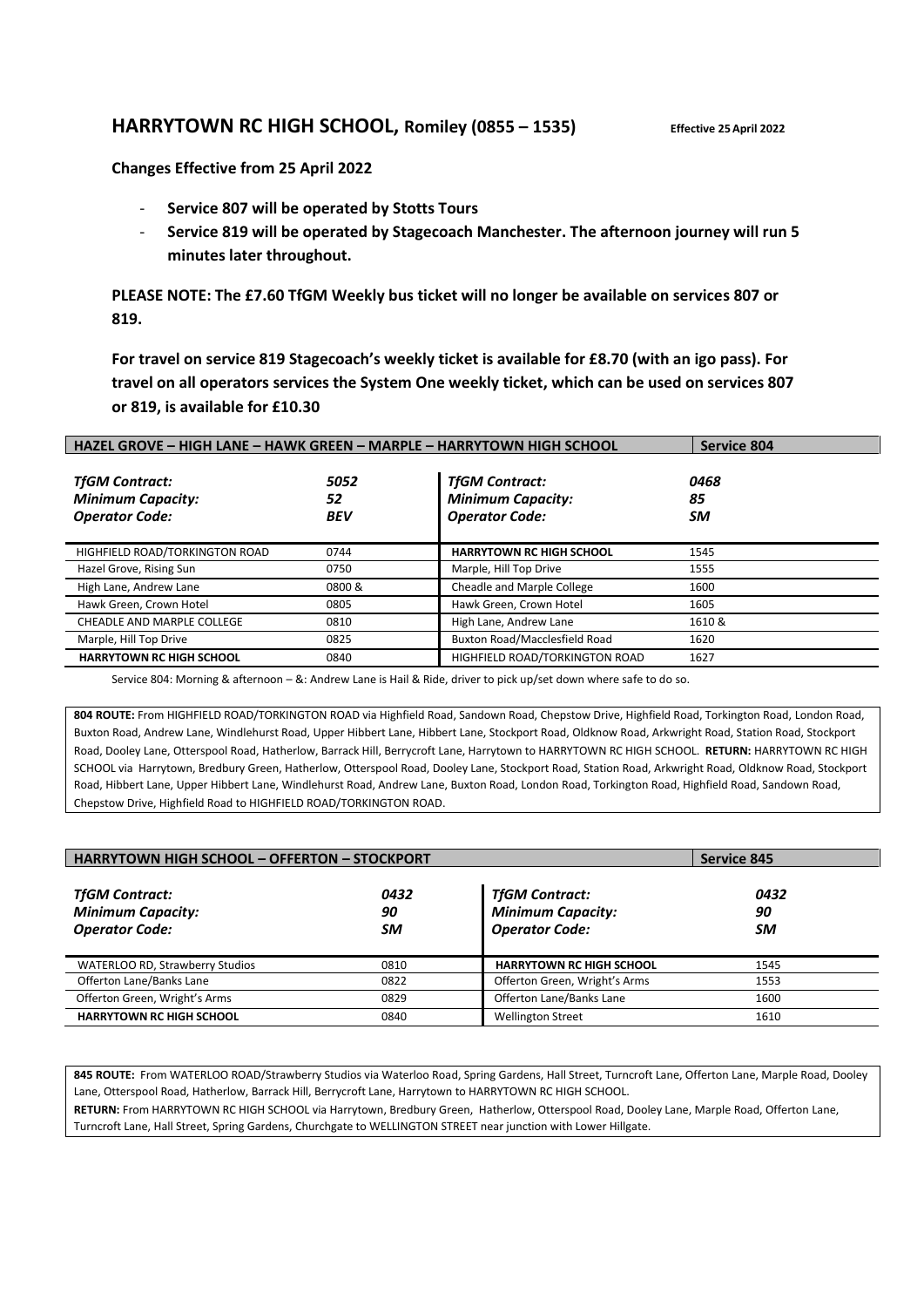## **HARRYTOWN RC HIGH SCHOOL continued**

| <b>REDDISH - BRINNINGTON - HARRYTOWN RC HIGH SCHOOL</b> |            |                                     |            | <b>Services 805/840</b> |
|---------------------------------------------------------|------------|-------------------------------------|------------|-------------------------|
|                                                         |            |                                     |            |                         |
| <b>TfGM Contract:</b>                                   | 5051       | <b>TfGM Contract:</b>               | 5008       | 5051                    |
| <b>Minimum Capacity:</b>                                | 85         | <b>Minimum Capacity:</b>            | 52         | 52                      |
| <b>Operator Code:</b>                                   | <b>BEV</b> | <b>Operator Code:</b>               | <b>BEV</b> | <b>BEV</b>              |
| <b>Service</b>                                          | 805        | <b>Service</b>                      | 805        | 840                     |
|                                                         |            |                                     |            |                         |
| REDDISH, Bull's Head                                    | 0730       | <b>HARRYTOWN RC HIGH SCHOOL</b>     | 1545       | 1545                    |
| South Reddish, Sandy Lane                               | 0742       | Offerton Green, Wright's Arms       | 1553       | ----                    |
| BRINNINGTON, Brinnington Rd/Manor Rd                    | 0750       | Offerton Lane/Banks Lane            | 1600       | ----                    |
| Brinnington, Shopping Centre                            | 0751       | Carrington Rd/Brinnington Rd        | 1606       | ----                    |
| Northumberland Rd/Exmouth Ave                           | 0753       | Lingard Lane                        | ----       | 1600                    |
| Northumberland Rd/Maycroft                              | 0754       | Northumberland Rd/Exmouth Ave       | 1613       | 1602                    |
| Northumberland Road/The Clough                          | 0755       | Northumberland Rd/Maycroft          | 1614       | 1603                    |
| Northumberland Road/Hollow End                          | 0756       | Northumberland Rd/The Clough        | 1615       | 1604                    |
| <b>Blackberry Lane</b>                                  | 0758       | Northumberland Rd/Hollow End        | 1616       | 1605                    |
| Holtwood Walk Bus Turnaround                            | 0800       | <b>Blackberry Lane</b>              | 1617       | 1606                    |
| North Way                                               | 0802       | <b>Holtwood Road Bus Turnaround</b> | 1619       | 1608                    |
| Middlesex Road/The Link                                 | 0803       | Northway                            | 1620       | 1609                    |
| Middlesex Road/stop before Lingard Lane                 | 0804       | Middlesex Road/The Link             | 1621       | 1610                    |
| Brinnington Road/Carrington Road                        | 0813       | Middlesex Road                      | 1622       | 1611                    |
| Offerton Lane/Banks Lane                                | 0822       | <b>BRINNINGTON ROAD/Opp Manor</b>   | 1625       | 1614                    |
| Offerton Green, Wright's Arms                           | 0829       | South Reddish, Sandy Lane           | ----       | 1621                    |
| <b>HARRYTOWN RC HIGH SCHOOL</b>                         | 0840       | REDDISH, Bull's Head                | ----       | 1633                    |
|                                                         |            |                                     |            |                         |

**805 ROUTE:** From REDDISH, Bull's Head via Gorton Road, Reddish Road, Sandy Lane, Tiviot Way, Carrington Road Brinnington Road, Northumberland Road, Blackberry Lane, Holtwood Walk bus turnround, North Way, Lapwing Lane, The Link, Middlesex Road, Brinnington Road, Carrington Road, St Mary's Way, Spring Gardens, Hall Street, Offerton Lane, Marple Road, Dooley Lane, Otterspool Road, Hatherlow, Barrack Hill, Berrycroft Lane, Harrytown to HARRYTOWN RC HIGH SCHOOL. **RETURNS:** From HARRYTOWN RC HIGH SCHOOL via Harrytown, Bredbury Green, Hatherlow, Otterspool Road, Dooley Lane, Marple Road, Offerton Lane, Hall Street, Spring Gardens, St Mary's Way, Carrington Road, Brinnington Road, Northumberland Road, Blackberry Lane, Holtwood Walk bus turnround, North Way, Lapwing Lane, The Link, Middlesex Road, Brinnington Road to Brinnington Road/opp Manor Road.

**840 ROUTE:** From HARRYTOWN RC HIGH SCHOOL via Harrytown, Bredbury Green, Barrack Hill, Berrycroft Lane, Higher Bents Lane, Lower Bents Lane, Stockport Road East, Stockport Road West, Ashton Road, Lingard Lane, Brinnington Road, Northumberland Road, Blackberry Lane, Holtwood Walk bus turnround, North Way, Lapwing Lane, The Link, Middlesex Road, Brinnington Road, Carrington Road, Tiviot Way, Sandy Lane, Reddish Road, Gorton Road to REDDISH, Bull's Head.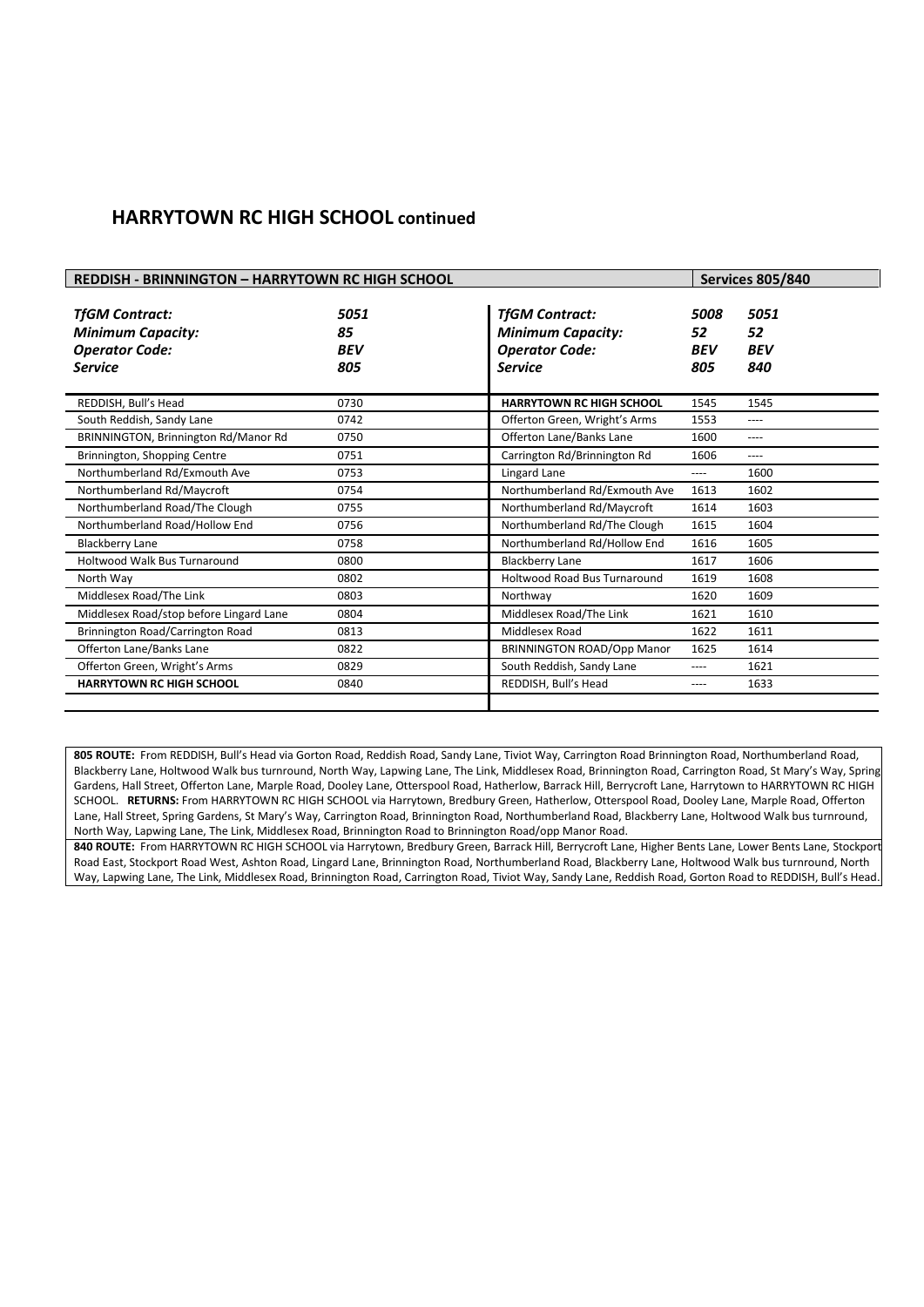## **HARRYTOWN R.C. HIGH SCHOOL continued**

| <b>HEAVILEY - HARRYTOWN RC HIGH SCHOOL</b>                                 |                          |                                                                            | Service 843              |
|----------------------------------------------------------------------------|--------------------------|----------------------------------------------------------------------------|--------------------------|
| <b>TfGM Contract:</b><br><b>Minimum Capacity:</b><br><b>Operator Code:</b> | 5054<br>52<br><b>BEV</b> | <b>TfGM Contract:</b><br><b>Minimum Capacity:</b><br><b>Operator Code:</b> | 5083<br>52<br><b>BEV</b> |
| HAZEL GROVE, Chester Rd/Cavendish Rd                                       | 0740                     | <b>HARRYTOWN RC HIGH SCHOOL</b>                                            | 1545                     |
| <b>Bramhall Green</b>                                                      | 0750                     | Brinkburn Road                                                             | 1556                     |
| <b>Buxton Road/Bramhall Lane</b>                                           | 0800                     | Buxton Road/Dialstone Road                                                 | 1605                     |
| <b>Buxton Road/Dialstone Lane</b>                                          | 0805                     | <b>Buxton Road/Bramhall Lane</b>                                           | 1610                     |
| Brinkburn Road                                                             | 0814                     | Bramhall Lane/Grange Road                                                  | 1615                     |
| <b>HARRYTOWN RC HIGH SCHOOL</b>                                            | 0830                     | HAZEL GROVE, Chester Rd/Cavendish Rd                                       | 1625                     |
|                                                                            |                          |                                                                            |                          |

**843 ROUTE:** From CHESTER RD/CAVENDISH RD via Chester Road, Jackson Lane, Bramhall Lane South, Bramhall Lane, Bullock Street, Higher Hillgate, Buxton Road, London Road, Commercial Road, Bosden Fold Road, Hazelwood Road, Clarendon Road, Brinkburn Road, Offerton Road, Marple Road, Dooley Lane, Otterspool Road, Hatherlow, Barrack Hill, Berrycroft Lane, Harrytown to HARRYTOWN RC HIGH SCHOOL.

**RETURNS:** From HARRYTOWN RC HIGH SCHOOL via Harrytown, Bredbury Green, Hatherlow, Otterspool Road, Dooley Lane, Marple Road, Offerton Road, Brinkburn Road, Clarendon Road, Hazelwood Road, Bosden Fold Road, Commercial Road, London Road, Buxton Road, Bullock Street, Higher Hillgate, Bramhall Lane, Bramhall Lane South, Jackson Lane, Chester Road to junction with CAVENDISH ROAD.

| <b>MELLOR - HARRYTOWN RC HIGH SCHOOL</b>                                   |                         |                                                                            | Service 819             |
|----------------------------------------------------------------------------|-------------------------|----------------------------------------------------------------------------|-------------------------|
| <b>TfGM Contract:</b><br><b>Minimum Capacity:</b><br><b>Operator Code:</b> | 1104<br>33<br><b>SM</b> | <b>TfGM Contract:</b><br><b>Minimum Capacity:</b><br><b>Operator Code:</b> | 1104<br>33<br><b>SM</b> |
| MELLOR, Devonshire Arms                                                    | 0758                    | <b>HARRYTOWN RC HIGH SCHOOL</b>                                            | 1550                    |
| Marple Bridge                                                              | 0806                    | Woodley, Precinct                                                          | 1557                    |
| Romiley, Compstall Rd/Birchvale Drive                                      | 0816                    | Pennine Drive                                                              | 1601                    |
| Pennine Drive                                                              | 0823                    | Romiley, Compstall Rd/Birchvale                                            | 1608                    |
| Woodley, Precinct                                                          | 0833                    | Marple Bridge                                                              | 1618                    |
| <b>HARRYTOWN RC HIGH SCHOOL</b>                                            | 0840                    | Mellor. Devonshire Arms                                                    | 1623                    |

**819 ROUTE:** From MELLOR, Devonshire Arms via Longhurst Lane, Town Street, Lower Fold, Compstall Road, Andrew Street, Compstall Road, Sandy Lane, Greave, Werneth Road, Pennine Road, Hyde Road, George Lane, Berrycroft Lane, Harrytown to HARRYTOWN RC HIGH SCHOOL. RETURNS HARRYTOWN RC HIGH SCHOOL via Harrytown, Bredbury Green, Barrack Hill, George Lane, Hyde Road, Pennine Road, Werneth Road, Greave, Sandy Lane, Compstall Road, Andrew Street, Compstall Road, Lower Fold, Town Street, and Longhurst Lane to MELLOR, Devonshire Arms.

| <b>MELLOR - HARRYTOWN RC HIGH SCHOOL</b>                                   |                          |                                                                            | Service 807              |  |
|----------------------------------------------------------------------------|--------------------------|----------------------------------------------------------------------------|--------------------------|--|
| <b>TfGM Contract:</b><br><b>Minimum Capacity:</b><br><b>Operator Code:</b> | 1102<br>45<br><b>STO</b> | <b>TfGM Contract:</b><br><b>Minimum Capacity:</b><br><b>Operator Code:</b> | 1102<br>45<br><b>STO</b> |  |
| STOCKPORT, Wellington Road South                                           | 0755                     | <b>HARRYTOWN RC HIGH SCHOOL</b>                                            | 1545                     |  |
| Offerton, Finger Post                                                      | 0807                     | Bosden Farm, Harvester                                                     | 1600                     |  |